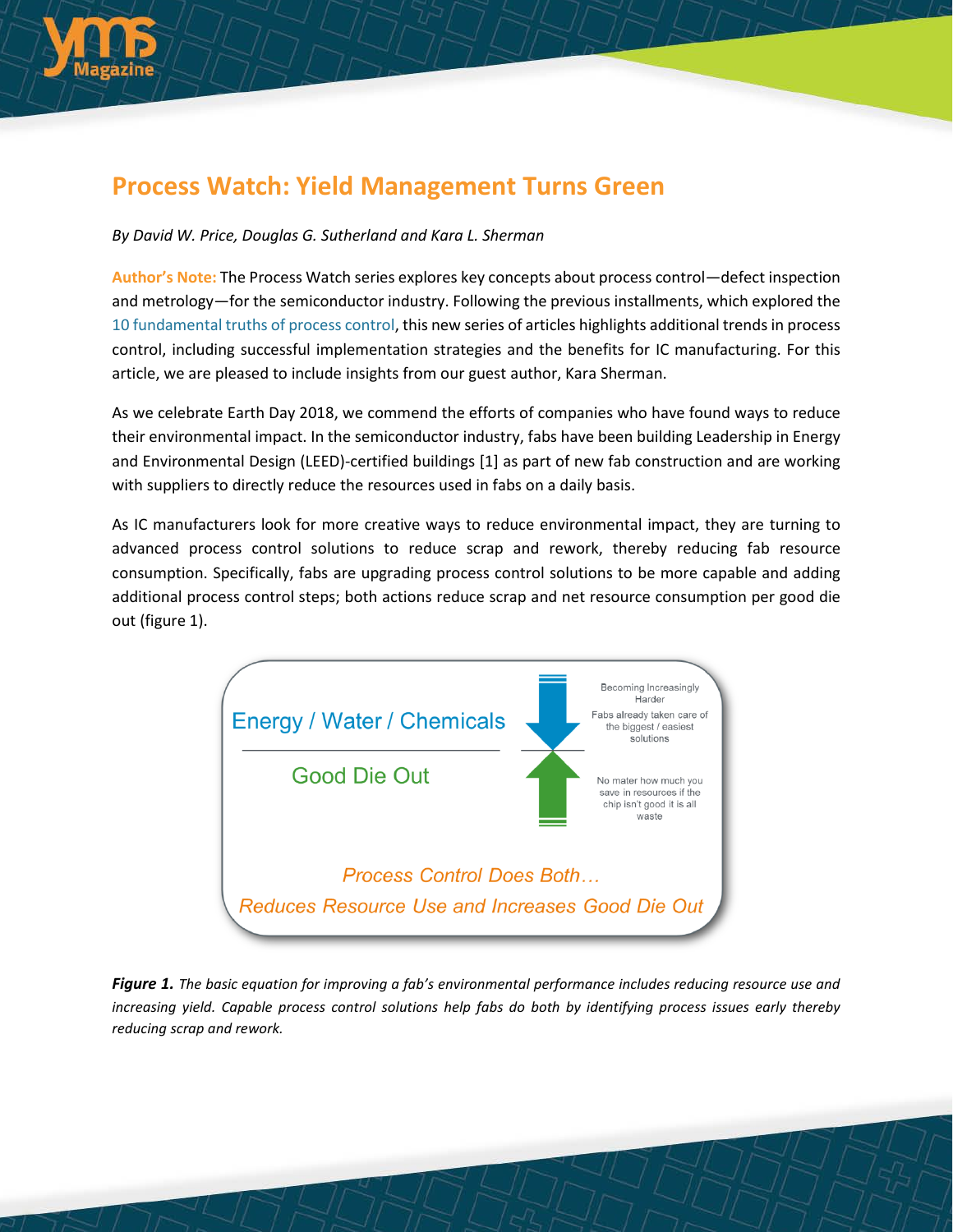

#### **Improved Process Control Performance**

Process control is used to identify manufacturing excursions, providing the data necessary for IC engineers to make production wafer dispositioning decisions and to take the corrective actions required to fix process issues.

For example, if after-develop inspection (ADI) data indicate a high number of bridging defects on patterned wafers following a lithography patterning step, the lithography engineer can take several corrective actions. In addition to sending the affected wafers back through the litho cell for rework, the engineer will stop production through the litho cell to fix the underlying process issue causing the yieldcritical bridging defects. This quick corrective action limits the amount of material impacted and potentially scrapped.

To be effective, however, the quality of the process control measurement is critical. If an inspection or metrology tool has a lower capture rate or higher total measurement uncertainty (TMU), it can erroneously flag an excursion (false alarm), sending wafers for unnecessary rework, causing additional consumption of energy and chemicals and production of additional waste. Alternatively, if the measurement fails to identify a true process excursion, the yield of the product is negatively impacted and more dies are scrapped—again, resulting in less desirable environmental performance.

The example shown in figure 2 examines the environmental impact of the process control data produced by two different metrology tools in the lithography cell. By implementing a higher quality metrology tool, the quality of the process control data is improved and the lithography engineers are able to make better process decisions resulting in a 0.1 percent reduction in unnecessary rework in the litho cell. This reduced rework results in a savings of approximately 0.5 million kWh of power and 2.4 million liters of water for a 100k WSPM fab—and a proportional percentage reduction in the amount of resist and clean chemicals consumed.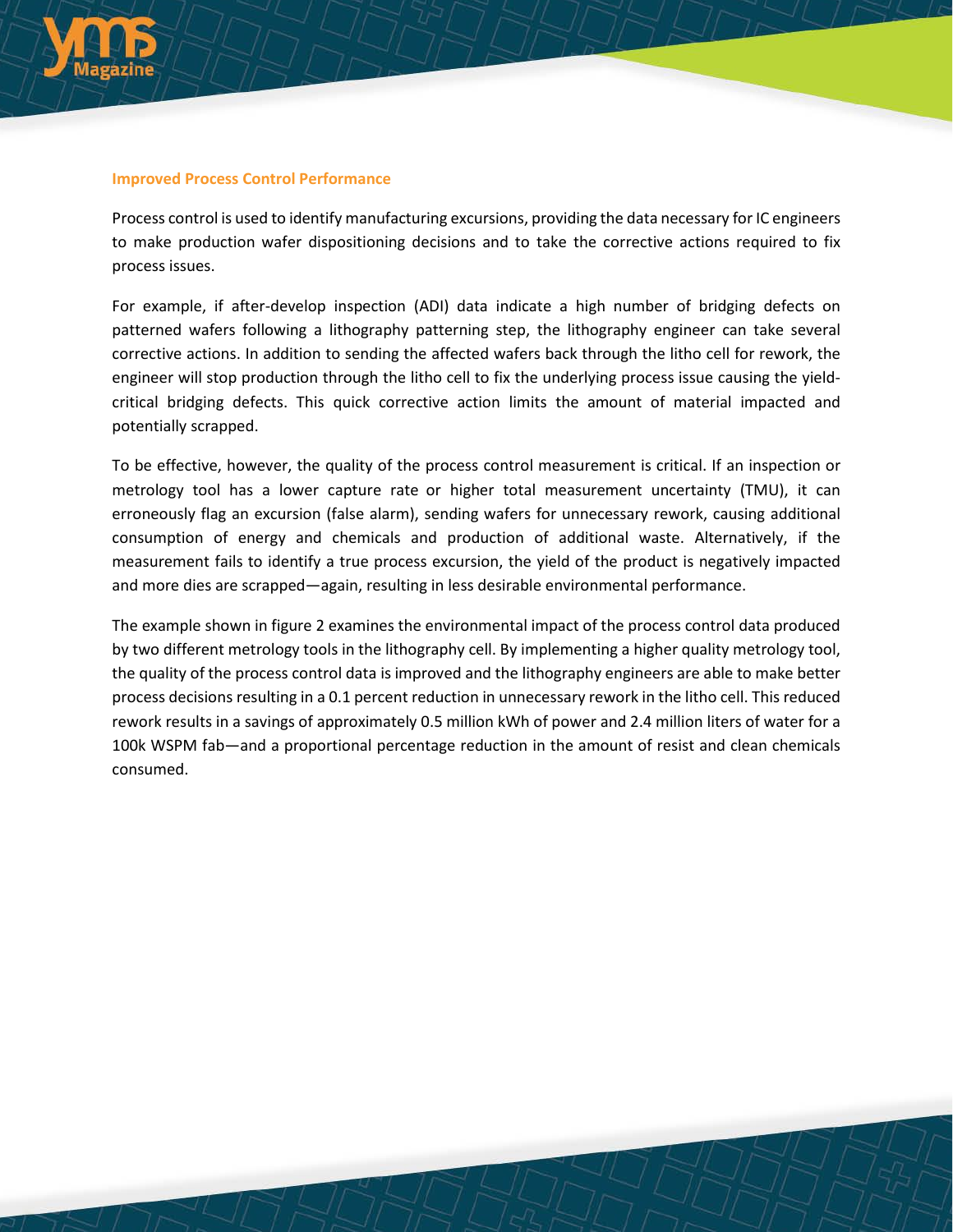

*Figure 2. Higher quality process control tools produce better process control data within the lithography cell, enabling a 0.1 percent reduction in unnecessary rework that results in better environmental performance.*

As a result of obtaining increased yield and reduced scrap, many fabs have upgraded the capability of their process control systems. To drive further improvements in environmental performance, fabs can benefit from utilizing the data generated by these capable process control systems in new ways.

Traditionally, the data generated by metrology systems have been utilized in feedback loops. For example, advanced overlay metrology systems identify patterning errors and feed information back to the lithography module and scanner to improve the patterning of future lots. These feedback loops have been developed and optimized for many design nodes. However, it can also be useful to feed forward (figure 3) the metrology data to one or more of the upcoming processing steps [2]. By adjusting the processing system to account for known variations of an upcoming lot, errors that could result in wafer scrap are reduced.

For example, patterned wafer geometry measurement systems can measure wafer shape after processes such as etch and CMP and the resulting data can be fed back to help improve these processes. But the resulting wafer shape data can also be fed forward to the scanner to improve patterning [3-5]. Likewise, reticle registration metrology data can be used to monitor the outgoing quality of reticles from the mask shop, but it can also be fed forward to the scanner to help reduce reticle-related sources of patterning errors. Utilizing an intelligent combination of feedforward and feedback control loops, in conjunction with fab-wide, comprehensive metrology measurements, can help fabs reduce variation and ultimately obtain better processing results, helping reduce rework and scrap.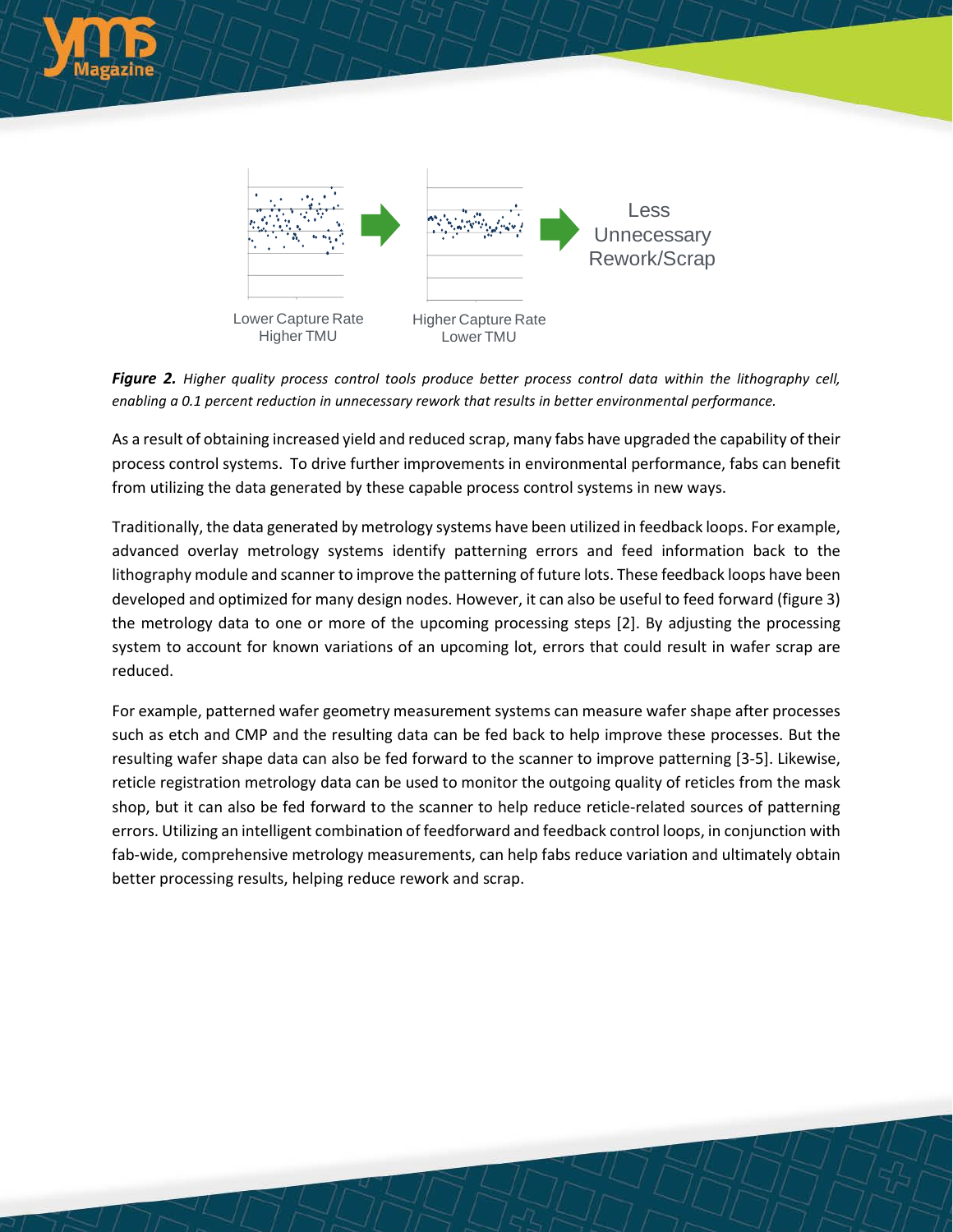



# **Existing feedback loops Optimized feedback loops Feed forward loops**

Figure 3. Multiple data loops to help optimize fab-wide processes. Existing feedback loops (blue) have existed for *several design nodes and detect and compensate for process variations. New, optimized feedback loops (green) provide earlier detection of process changes. Innovative feed forward loops (orange) utilize metrology systems to measure variations at the source, then feed that data forward to subsequent process steps.*

#### **Earlier Excursion Detection Reduces Waste**

Fabs are also reducing process excursions by adding process control steps. Figure 4 shows two examples of deploying an inspection tool in a production fab. In the first case (left), inspection points are set such that a lot is inspected at the beginning and end of a module, with four process steps in between. If a process excursion that results in yield loss occurs immediately after the first inspection, the wafers will undergo multiple processing steps, and many lots will be mis-processed before the excursion is detected. In the second case (right), inspection points are set with just two process steps in between. The process excursion occurring after the first inspection point is detected two days sooner, resulting in much faster time-to-corrective action and significantly less yield loss and material wasted.

Furthermore, in Case 1, the process tools at four process steps must be taken off-line; in Case 2, only half as many process tools must be taken offline. This two-day delta in detection of a process excursion in a 100k WSPM fab with a 10 percent yield impact results in a savings of approximately 0.3 million kWh of power, 3.7K liters of water and 3500 kg of waste. While these environmental benefits were obtained by sampling more process steps, earlier excursion detection and improved environmental performance can also be obtained by sampling more sites on the wafer, sampling more wafers per lot, or sampling more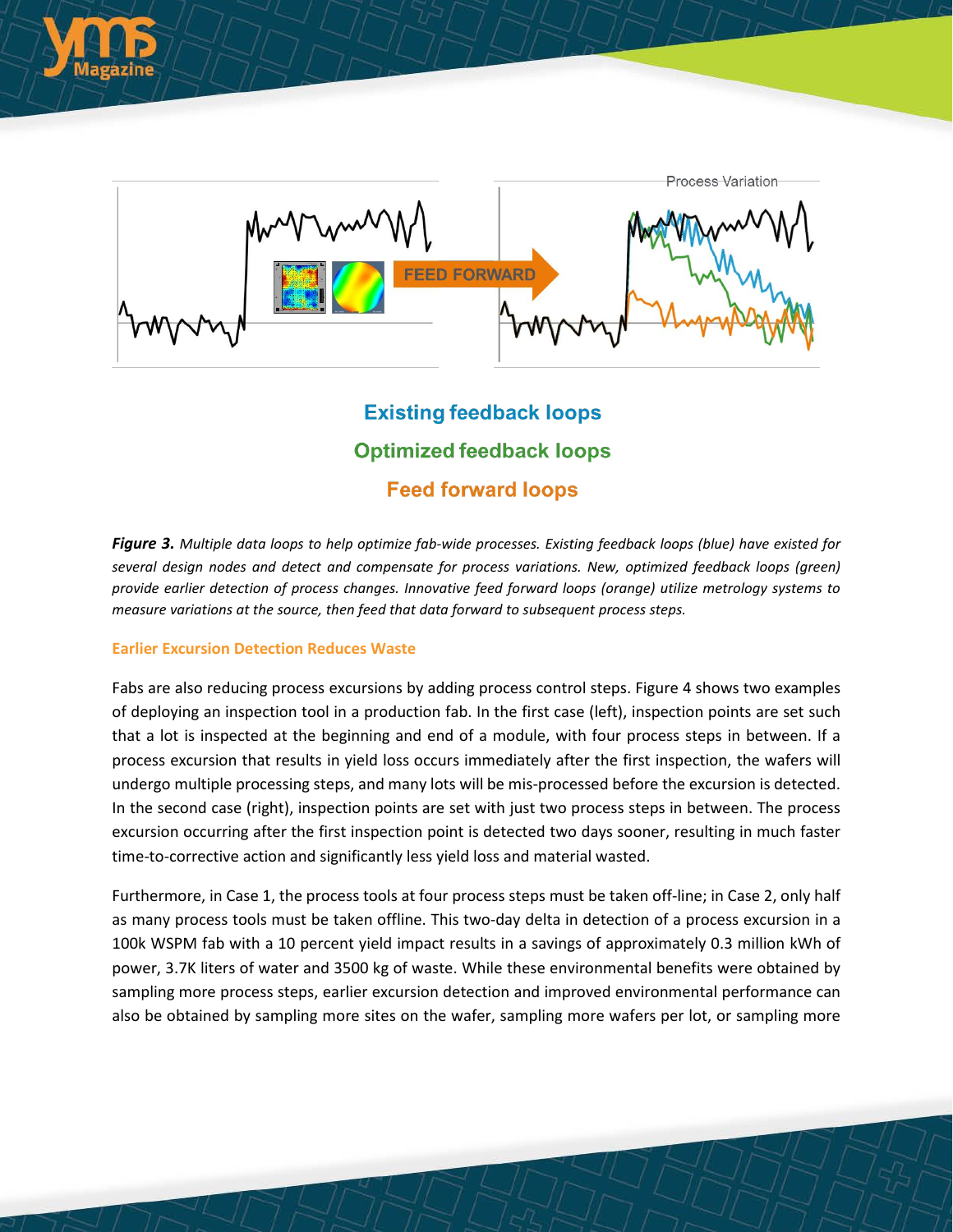

lots. When a careful analysis of the risks and associated costs of yield loss is balanced with the costs of additional sampling, an optimal sampling strategy has been attained [6-7].



Figure 4. Adding an additional inspection point to the line will reduce the material at risk should an excursion occur *after the first process step.*

#### **Conclusion**

As semiconductor manufacturers focus more on their environmental performance, yield management serves as a critical tool to help reduce a fab's environmental impact. Fabs can obtain several environmental benefits by implementing higher quality process control tools, combinations of feedback and feedforward control loops, optimal process control sampling, and faster cycles of learning. A comprehensive process control solution not only helps IC manufacturers improve yield, but also reduces scrap and rework, reducing the fab's overall impact on the environment.

#### **References**

- 1. Examples:
	- a. [https://newsroom.intel.com/news-releases/intels-arizona-campus-takes-the](https://newsroom.intel.com/news-releases/intels-arizona-campus-takes-the-leed/)[leed/](https://newsroom.intel.com/news-releases/intels-arizona-campus-takes-the-leed/)
	- b. [http://www.tsmc.com/english/csr/green\\_building.htm](http://www.tsmc.com/english/csr/green_building.htm)
	- c. <http://www.ti.com/corp/docs/manufacturing/RFABfactsheet.pdf>
	- d. [http://www.globalfoundries.com/about/vision-mission](http://www.globalfoundries.com/about/vision-mission-values/responsibility/environmental-sustainability-employee-health-and-safety)[values/responsibility/environmental-sustainability-employee-health-and-safety](http://www.globalfoundries.com/about/vision-mission-values/responsibility/environmental-sustainability-employee-health-and-safety)
- 2. Moyer, "Feed It Forward (And Back)," Electronic Engineering Journal, September 2014. <http://www.eejournal.com/archives/articles/20140915-klat5d/>
- 3. Lee et al, "Improvement of Depth of Focus Control using Wafer Geometry," Proc. of SPIE, Vol. 9424, 942428, 2015.